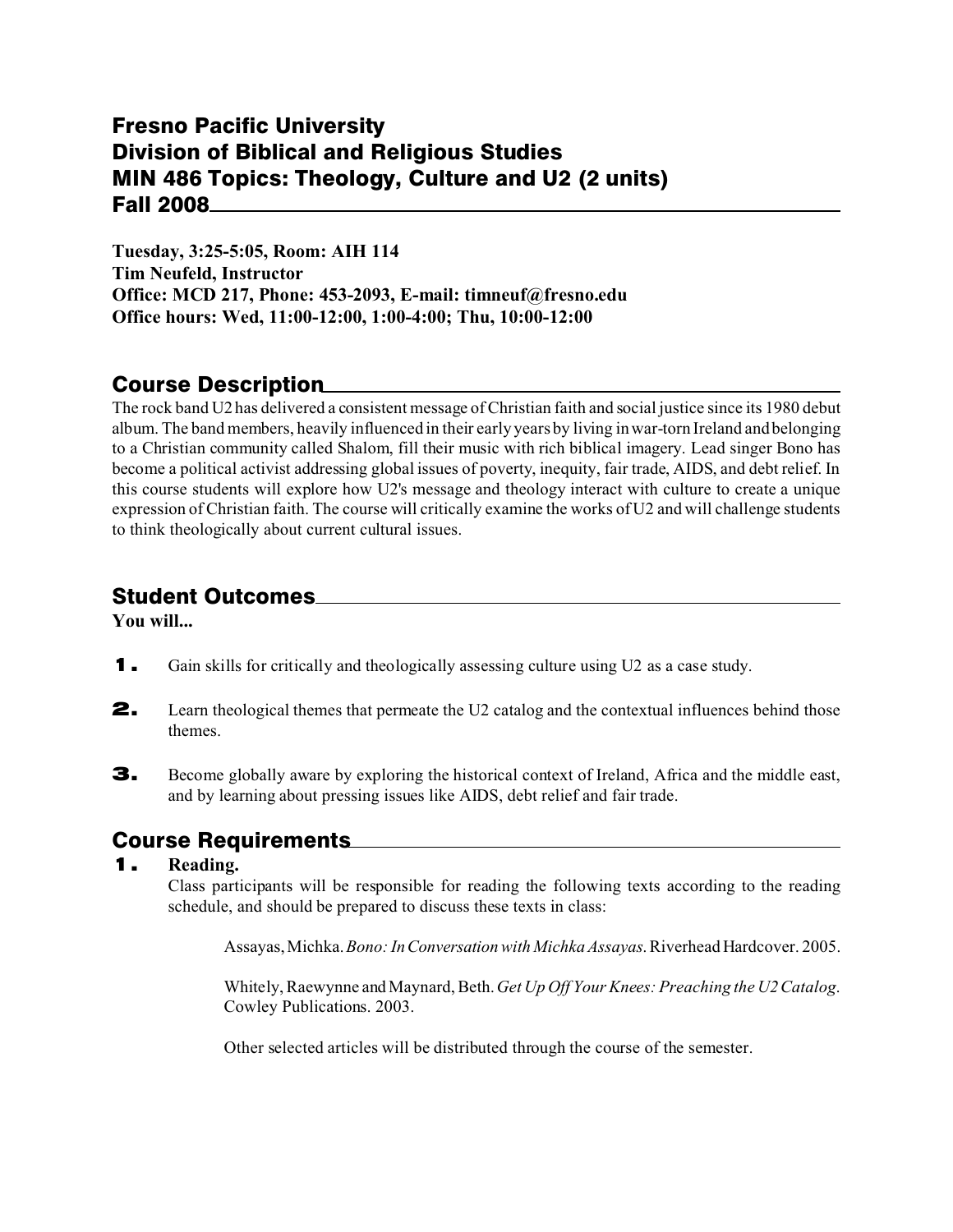### 2. **Listening.**

Students will be given a copy of Jann S. Wenner's in depth interviews with Bono. These interviews were the basis for an extensive article on Bono in the October 2005 issue of *Rolling Stone* magazine. Students will listen to the interviews in conjunction with class topics. These mp3 files were originally taken from podcasts at<http://www.rollingstone.com/bonovox.>

#### 3. **Internet Research.**

Spend at least one hour per week for fifteen weeks investigating the works of U2 on the web. Students should read the following two websites. Beth Maynard's [http://u2sermons.blogspot.com/](http://u2sermons.blogspot.com/,), a site created for the discussion of the book *Get Up Off Your Knees: Preaching the U2 Catalog*, explores a myriad of topics relating to the theology of U2. You may also follow links from the U2Sermons blog and investigate topics of interest (note: "fan sites" are not suitable for our purposes). Also read the Tim's blog, [www.timneufeld.blogs.com;](http://www.timneufeld.blogs.com;) click on the "U2 & Theology" category on the right-hand side of the page for a series of posts. Be prepared to discuss your research in class. Keep a log of your time and submit it at the final exam.

Due date: December 9

#### 4. **Spiritually Significant Songs Paper.**

Choose one of the following and write an essay.

- 1) Discuss five to ten U2 songs and why the are spiritually significant to you personally. Describe how each song has affected you on a theological, spiritual and personal level.
- 2) Do a narrative interview of two or three individuals who have been following the work of U2 for at least twenty years each. Let them tell stories of how U2 has impacted them spiritually. Discuss their favorite songs and how the songs have been spiritually significant. (These narrative interviews could also be produced in video form. See Tim for approval.)

To stimulate the creative juices on this project please see Tyler Williams' post at http://biblical-studies.ca/blog/wp/2006/08/14/my-top-10-12-spiritually-significant-u2-songs/

Length: 4-5 pages Due date: October 14

### 5. **Comparative Paper.**

Write a paper in good essay form comparing the films *Rattle and Hum* and *Vertigo 2005 Live from Chicago*. Use the following questions to guide the writing but feel free to include others.

What are similar themes that emerge in each film? What are the themes that are unique to each film? What can you deduce about the bands understanding of theology and culture from each film? How has the band changed in nearly twenty years between the two projects?

Length: 4-5 pages Due date: November 11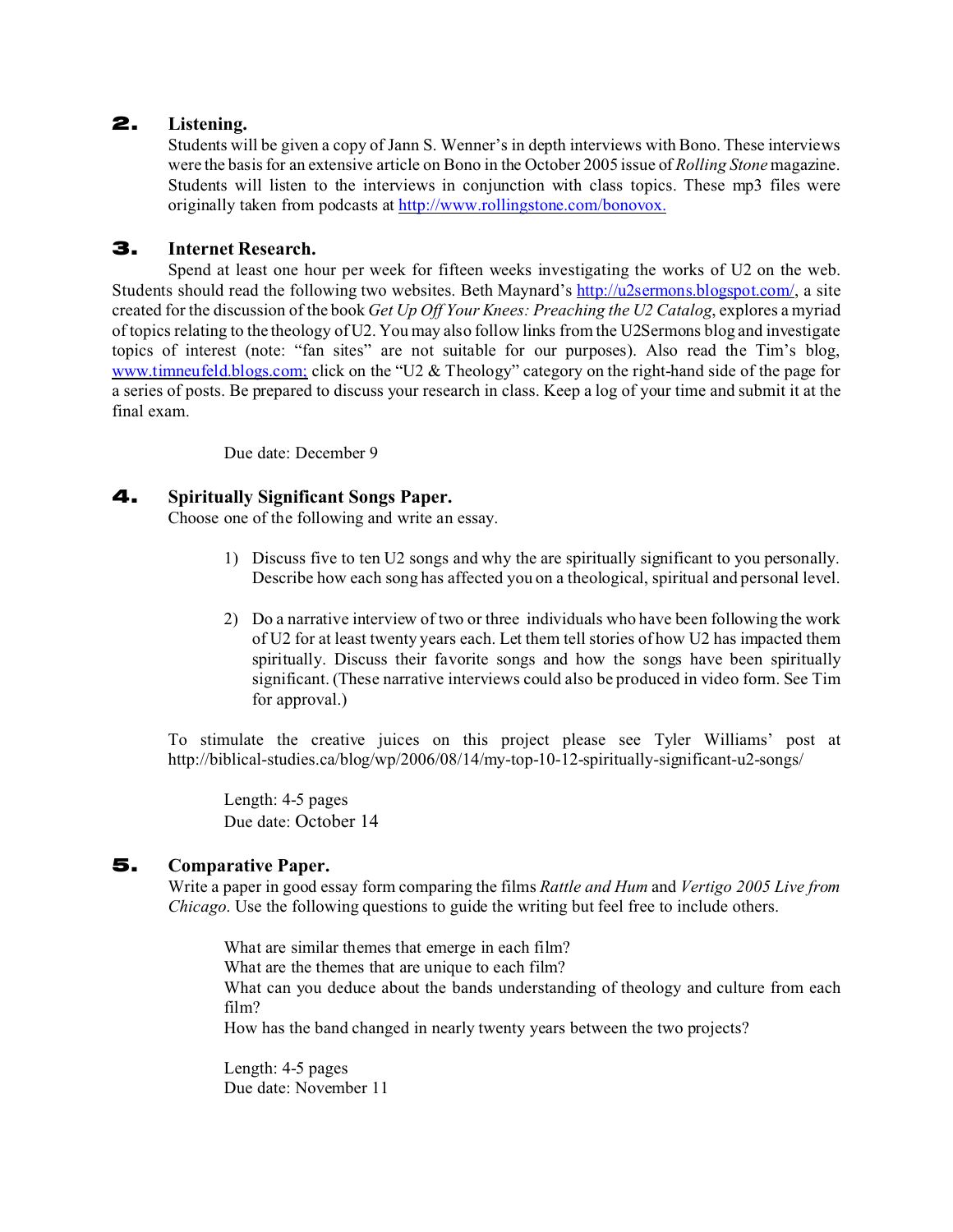#### 6. **Research Paper.**

The major research paper in this course should explore themes of U2's music in a significant manner, connecting U2's material to theology and culture. Use good research skills to craft a paper in one of the following ways:

- 1) Pick a theological or cultural theme and trace it across the catalog of U2. Do an in depth examination of all albums that present the theme you have selected. Draw some conclusions about U2's understanding of theology and culture.
- 2) Select one specific album and discuss it's primary and auxiliary themes. Highlight how the songs relate to theology and culture.
- 3) Choose one biblical genre of scripture such as psalms, wisdom, prophecy, parable or apocalypse. Discuss how the genre you have selected functions biblically, how it is evidenced in the songs of U2 and its significance theologically and culturally.
- 4) Select one song and write a sermon. The sermon must include good exegetical work in a biblical passage, good exegesis of the selected song, and application of the sermon's thesis to contemporary culture. Students may not use songs discussed in the Whitley and Maynard text, but should use the text as a reference point for style and structure.

Students may also explore the creative arts as an addendum to their work (i.e. creating visuals, producing a multimedia piece, writing a song/poem, etc.) Check with Tim for approval as partial fulfillment of the assignment.

Each student will give highlights from his/her research in class in an oral presentation on the last day of class.

Length: 8-10 pages Due date: December 2

#### 7. **Quizzes and Exams.**

There will be a brief quiz related to reading every class session. Two-page reflection on CNN/People special and *Noreena's Agenda*, due September 30. Final exam: December 10, 3:00-5:00 PM

### 8. **Extra Credit.**

You may earn 10 points of extra credit for the following:

Attend the workshop that Tim will lead in conjunction with Building a Culture of Peace Week on September 30, 12:40-1:50. Students must be present for the entire presentation and submit a one page reflection within a week of the event.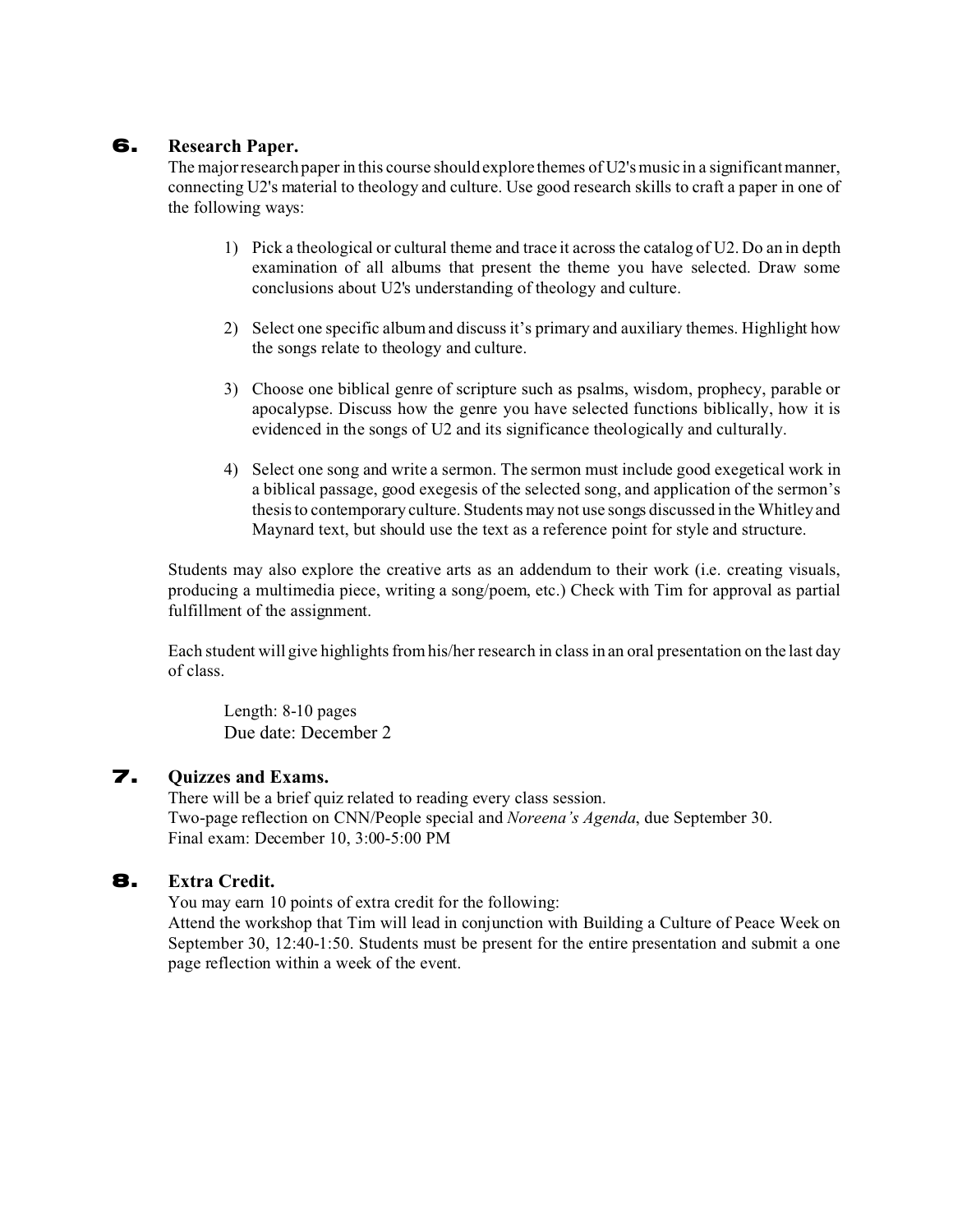# Course Policies

- 1. Class Participation: Due to the discussion format of this course, class participation will be important. Students are expected to have read the required work by the assigned day, and should be prepared for discussion in every class session. It will be to your advantage to notify the instructor in advance if you will be absent. Laptops may be used in class only for note taking purposes. Students using laptops or cell phones to write email, text messages, etc., will be asked to leave the classroom. All assignments are due in class on the assigned date and will be considered tardy after that.
- 2. Attendance: Prompt and consistent attendance is expected. This upper division course will include a high level of student participation and discussion in the classroom, therefor, attendance will be factored into the student's final grade. Tardiness is disruptive to the nature of class discussion, student presentations, and occasional devotional exercises, and will also be considered in determining the student's final grade.
- 3. Written Assignments: Unless indicated otherwise in the course syllabus, all papers should be written in keeping with the standards of university level work. All written assignments should be double spaced, sources should be cited when necessary, and conform to the MLA format. If the MLA format is unclear, please see Slade, Campbell and Ballou, *Form and Style*, ninth edition; view the Video #1200 in the Hiebert Library "Crediting Your Sources;" use the Writing Center located at the center of Marpeck (453-5585, fptutor@fresno.edu).

For examples of the MLA format see the following websites: <http://webster.commnet.edu/mla/index.shtml> <http://ollie.dcccd.edu/library/Module4/M4-V/examples.htm> <http://kclibrary.nhmccd.edu/mlastyle.htm> http://owl.english.purdue.edu/handouts/print/research/r\_mla.html

If papers contain a significant number of spelling/grammatical errors or do not demonstrate a level of quality appropriate for upper division courses, assignments will be penalized with a lower grade or handed back for resubmission.

According to the grading policy of the Division of Biblical and Religious Studies, late papers are accepted, but grades will reflect a penalty commensurate with the degree of lateness. Also, no "fine grading" will appear on the paper - critical comments, marginal glosses, personal remarks, and so forth. However, the paper will be read carefully and evaluated appropriately.

As a Christian university, we acknowledge our responsibility to affirm and promote equality of all people. We commit ourselves to be inclusive, therefore, in language and imagery we will eliminate prejudice, whether sexual, racial, ethnic, national, religious, denominational, cultural, or physical. This way of proceeding in no manner seeks to deny personal identity, rather it guards again any use or phrase that tends to exclude people. In keeping with BRS Division policy, gender inclusive language should be included in all written assignments.

#### 4. Academic Honesty/Integrity

Everyone who participates in the educational process at FPU is expected to pursue honesty and integrity in all aspects of their academic work. This means avoiding plagiarism and cheating. Plagiarism is defined by the catalog (p. 8) as "representing the writings, works or images of another as one's own, or copying materials from a resource, or including such information as public domain information without proper acknowledgment in an academic exercise." When using sources, please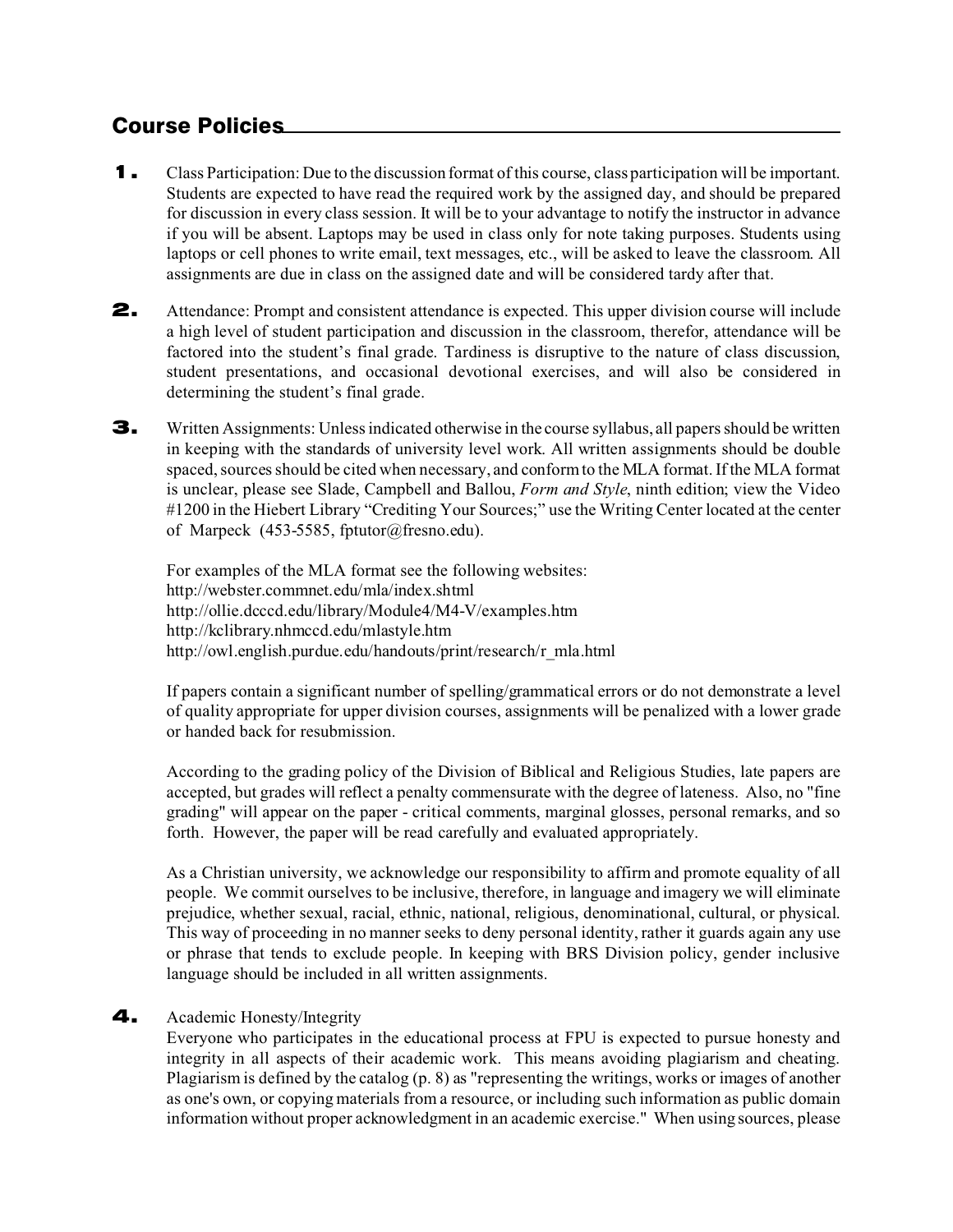cite them using your departmental style. This avoids plagiarism. Cheating is defined as "using or attempting to use unauthorized materials, information or study aids in any academic exercise." Academic dishonesty also includes "aiding and abetting," which is helping or attempting to help another commit an act of academic dishonesty.

Cases of academic dishonesty are first handled between the instructor and student. Depending upon the severity of the case, consequences may range from partial credit after work is redone to expulsion from the University. See the University catalog for further details.

- 5. Disabilities: Students with disabilities are eligible for reasonable accommodations in their academic work in all classes. In order to receive assistance, the student with a disability must provide the office of Student Life with documentation which describes the specific disability. The documentation must be from a qualified professional in the area of the disability (i.e. psychologist, physician or educational diagnostician). Students with disabilitiesshouldcontactStudent Life to discuss academic and other needs as soon as they are diagnosed with a disability. Once documentation is on file, arrangements for reasonable accommodations can be made.
- 6. Credit/Non-Credit: See FPU Catalog for requirements and deadlines.
- 7. Incompletes: These are only given in extreme cases and may not be used when course work has not been completed due to lack of time.

### Course Assignment Values

| Reflections on CNN special and Noreena's Agenda 10pts |
|-------------------------------------------------------|
|                                                       |
|                                                       |
|                                                       |
|                                                       |
|                                                       |
|                                                       |
|                                                       |
|                                                       |

### Course Grading

| 97-100% A+                                    |  |
|-----------------------------------------------|--|
| $93-96.9\% \ldots \ldots \ldots A$            |  |
| $90-92.9\% \ldots \ldots \ldots A$ -          |  |
| $87 - 89.9\% \ldots \ldots \ldots B+$         |  |
| $83 - 86.9\% \ldots \ldots \ldots B$          |  |
| $80 - 82.9\% \ldots \ldots \ldots B$          |  |
| $77 - 79.9\% \ldots \ldots \ldots \ldots C^+$ |  |

| 73-76.9% C                                   |  |  |  |  |  |  |
|----------------------------------------------|--|--|--|--|--|--|
| $70 - 72.9\% \ldots \ldots \ldots \ldots C-$ |  |  |  |  |  |  |
| 67-69.9% D+                                  |  |  |  |  |  |  |
| 63-66.9% D                                   |  |  |  |  |  |  |
| $60 - 629.9\% \ldots \ldots \ldots D$        |  |  |  |  |  |  |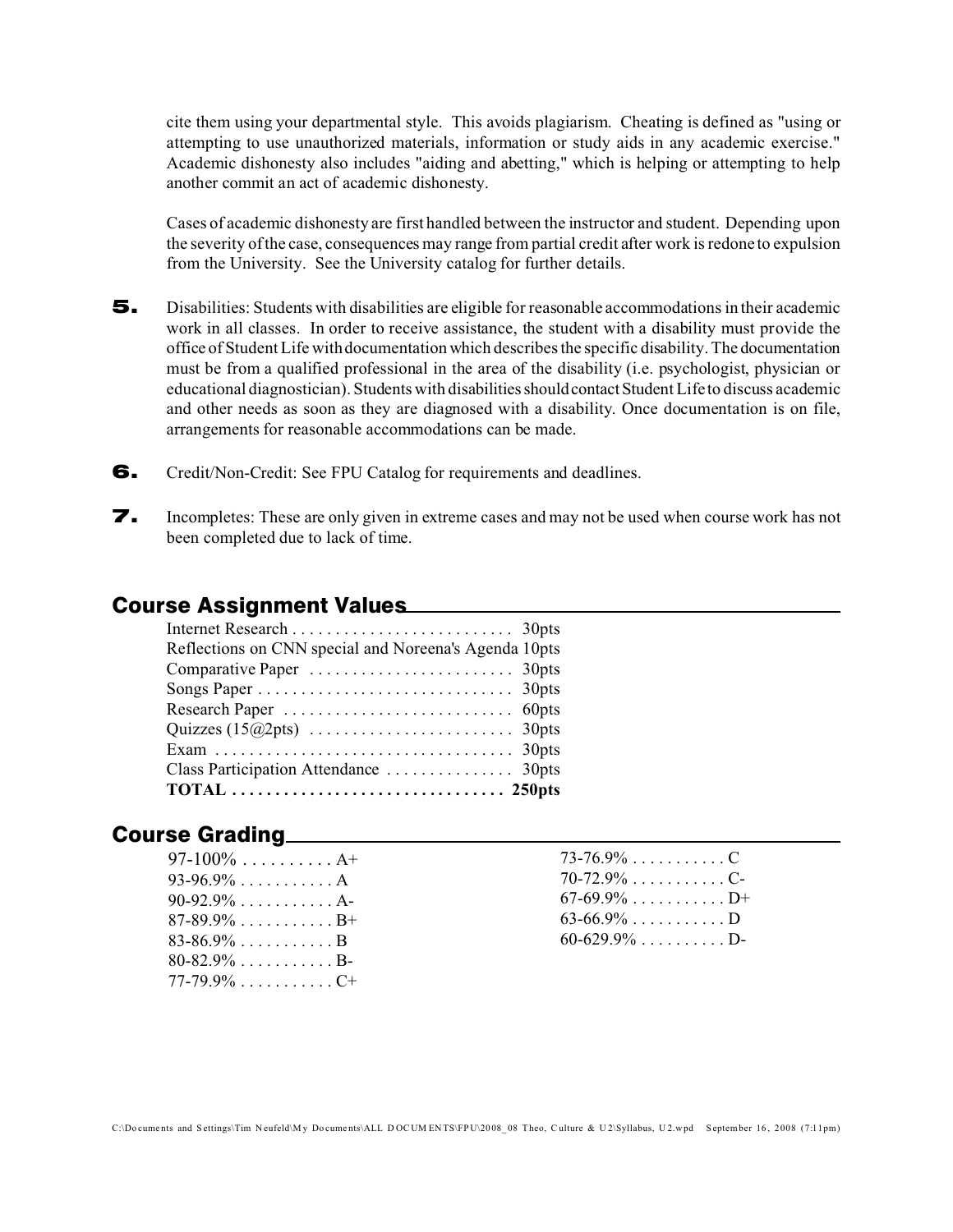# Fresno Pacific University Division of Biblical and Religious Studies MIN 486 Topics: Theology, Culture and U2 (2 units) Fall 2008

### Class Schedule DATE READING TOPIC DUE

### **An Introduction to U2**

| Aug $26$ |                                                        | Introduction & How to Exegete a Song: "City of<br><b>Blinding Lights"</b> |
|----------|--------------------------------------------------------|---------------------------------------------------------------------------|
|          |                                                        |                                                                           |
| Sep 2    | Assayas, $1-43$                                        | Why Study U2? Reflections on the Good Samaritan                           |
|          |                                                        |                                                                           |
| Sep 9    | Assayas, 44-79<br><b>Rolling Stone</b><br>Interview 01 | The Context of U2: Growing Up in Ireland                                  |

# **The Albums**

| Sep 16 | Assayas, 80-130                                          | Innocence and Idealism: Boy, October, War                                                                                                     |                                                                               |
|--------|----------------------------------------------------------|-----------------------------------------------------------------------------------------------------------------------------------------------|-------------------------------------------------------------------------------|
|        | Interview 04 & 05                                        |                                                                                                                                               |                                                                               |
|        |                                                          |                                                                                                                                               |                                                                               |
| Sep 23 | Asssayas, 131-173<br><b>Rolling Stone</b>                | Behind the Music: Class cancelled, students to view<br><b>CNN/People in the News special and Noreena's</b><br><b>Agenda: The New Activism</b> |                                                                               |
|        |                                                          |                                                                                                                                               |                                                                               |
| Sep 30 | Assayas, 174-225<br><b>Rolling Stone</b><br>Interview 05 | Into the Arms of America: Under a Blood Red Sky,<br><b>Unforgettable Fire, Joshua Tree</b>                                                    | <b>Reflections on</b><br><b>CNN</b> special and<br>Noreena's<br><b>Agenda</b> |
|        |                                                          |                                                                                                                                               |                                                                               |
| Oct 7  | Assayas, 226-257<br><b>Rolling Stone</b><br>Interview 06 | Political, Spiritual and Sensual: Rattle and Hum,<br><b>Achtung Baby</b>                                                                      |                                                                               |
|        |                                                          |                                                                                                                                               |                                                                               |
| Oct 14 | Assayas, 258-299<br><b>Rolling Stone</b><br>Interview 07 | The Experiment: Zooropa, Pop                                                                                                                  | Significant<br><b>Songs Paper</b>                                             |
|        |                                                          |                                                                                                                                               |                                                                               |
| Oct 21 | Assayas, 300-323<br><b>Rolling Stone</b><br>Interview 07 | Rage Can Only Take You So Far: ATYCLB,<br><b>HTDAAB</b>                                                                                       |                                                                               |

C:\Do cume nts and S ettings\Tim N eufeld\M y Do cume nts\ALL D OC UM EN TS\FPU\20 08\_ 08 Theo, C ulture & U 2\Syllabus, U 2.w pd S eptem ber 16 , 2008 (7:11pm)